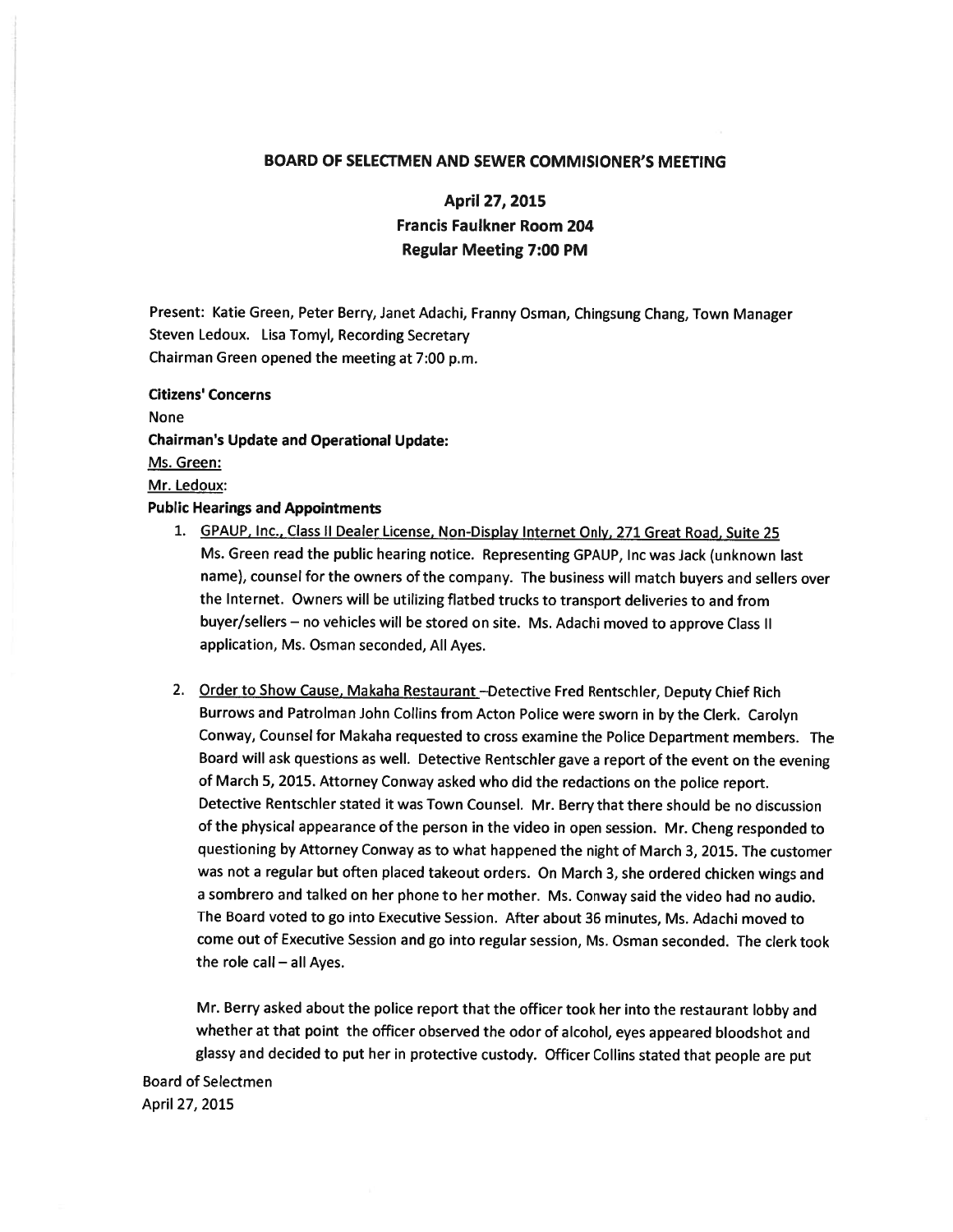into protective custody who are in danger to themselves. After handcuffing, she raised concerns about her persona<sup>l</sup> safety so he took her to Emerson Hospital.

In response to Attorney Conway's questioning, Mr. Cheng said the customer's posture and speec<sup>h</sup> was normal. The Alcoholic Beverage Control Commission hearing on the Makaha appea<sup>l</sup> will be May <sup>6</sup> at 12:30 p.m. There was some discussion of <sup>a</sup> condition that the Board imposed in 2005, prohibiting the Makaha from selling alcoholic beverages to customers waiting for takeout orders, but that had not been included in subsequent license renewals.

Audience member Anthony Cardullo spoke in suppor<sup>t</sup> of the Makaha, commended the Acton Police Department. and said he was disappointed that the Board was having another hearing regarding the liquor license.

Board members agree<sup>d</sup> that the Police Department had done the right thing but the video was inconclusive on the issue of intoxication, and in the absence of evidence of intoxication, the Board should find no violation.

Ms. Adachi moved to find no violation, with the Board's prior suspension of the license revocation to remain in effect. Ms. Osman seconded. All Ayes

#### Selectmen's Business

# Re-Organization of the Board of Selectmen:

Ms. Osman nominated Ms. Green as Chair, Mr. Berry seconded, all Ayes Ms. Green nominated Mr. Berry as Vice Chair, Ms. Osman seconded, all Ayes Mr. Berry nominated Ms. Adachi as Clerk, Ms. Osman seconded, all Ayes.

#### Discussion of Liaison Assignments

The Board re-organized the Selectmen liaison list. Mr. Berry moved to approve the committee liaison appointments, Ms. Adachi seconded. All Ayes.

### Re-Organization of the Municipal Properties Department

Mr. Ledoux gave an overview of the re-organization of the Municipal Properties Department. The <sup>p</sup>lan is to have the department fall under the Director of the Department of Public Works, with Municipal Property Director to become Municipal Property Superintendent, reporting to the DPW Director. The Arborist will become Crew Leader and oversee employees at the Municipal Property Department. Dean Charter as acting Tree Warden will oversee transition as <sup>a</sup> retiree for <sup>a</sup> 1-3 year transition while the new Arborist learns the job. Ms. Osman moved to approve the <sup>p</sup>lan, Mr. Chang seconded. All Ayes.

#### Discussion on Land Use/Economic Development Director Role

Mr. Ledoux gave an overview of the approve<sup>d</sup> Land Use/Economic Development Director role. Mr. Berry recommended that certain committees be par<sup>t</sup> of the selection process, providing input as tohow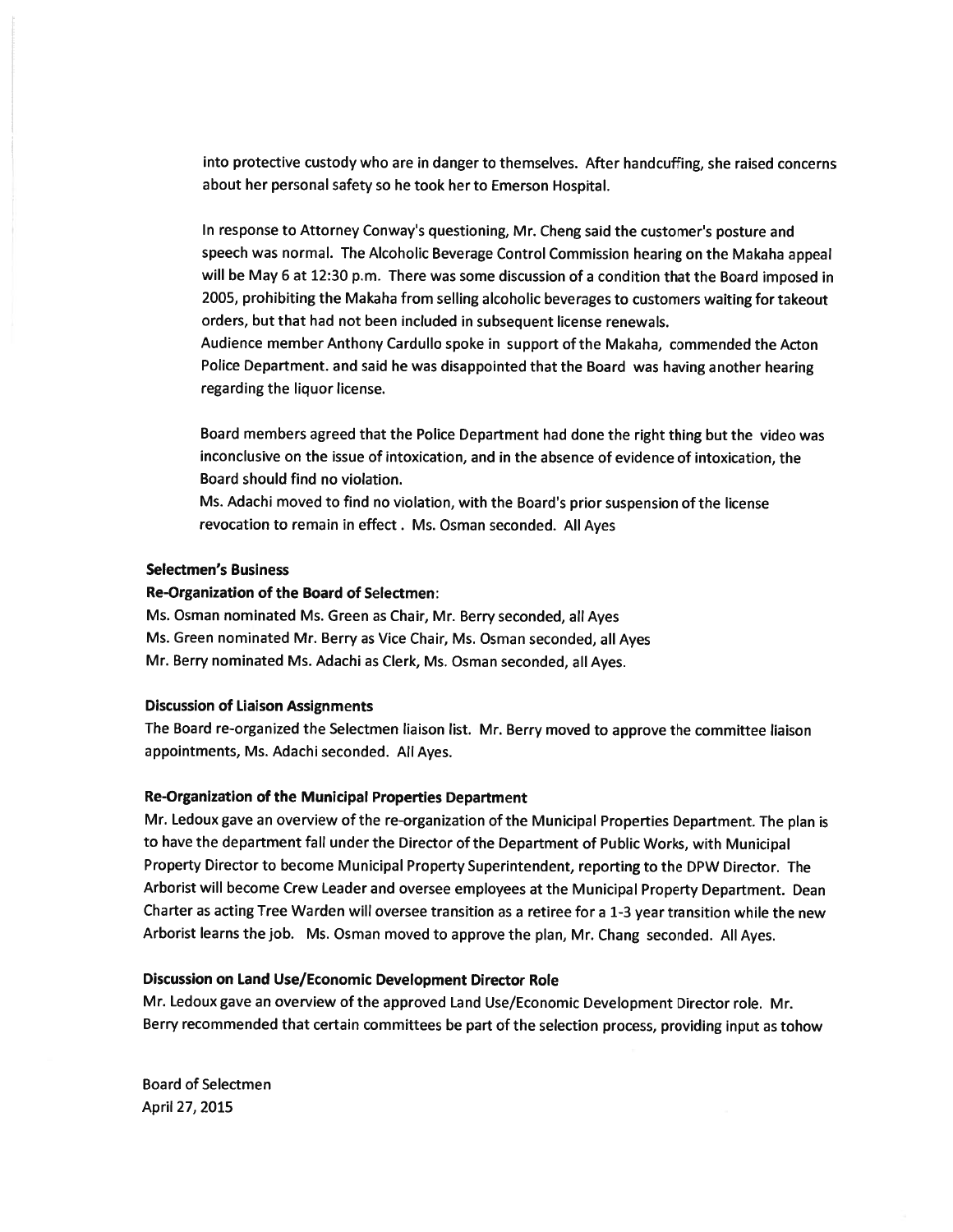this person could help serve the community). Mr. Berry will work with Mr. Ledoux on the solicitation of comments from Town boards and committees. Further discussion will be on May  $18<sup>th</sup>$ .

### Selectmen's Reports:

Ms. Adachi: Acton Boxborough Cultural Council, Friday, 4/10 — annual grantees reception, Sargent Library, Boxborough. Friday, 4/24 — start of month-long film series in Room 204, Friday, 7:00 pm. Collection of film-shorts, very professional, entertaining and of diverse subjects, styles. Series continues 5/1 w/"Hard Day's Night," 50<sup>th</sup> anniversary version, cleaned up, much better quality than original.

Acton Community Housing Corporation — Housing Production Plan workshop (second one), Thursday, 5/14, 7:00 pm, Room 204.

Acton Water District, Monday, 4/13 - Elections: Ron Parenti new chairman. Discussion of

- new South Acton water treatment <sup>p</sup>lant, which wasn't fully up and running ye<sup>t</sup> but close. Repaving of disturbed roadways—Parker, High, School, etc.--supposed to start week of 4/21 (Lazaro contract)

-Starmet site in Concord -Concerns about potential impact on Assabet wells. AWD and other interested parties would like monitoring well off Knox Trail; AWD will retain counsel specializing in Superfund issues.

-Concord Town Meeting approved 200K for improvements at 37 Knox Trail.

-AWD meeting tonight, new treatment <sup>p</sup>lant and Starmet site on agenda.

Conservation Commission, Wednesday, 4/15 — Approved final Quail Ridge conservation restriction, which eventually will come to Selectmen for approval. Continued discussion of Assabet River Rail Trail extension off Main to Maynard line, including section of very elevated boardwalk over wetlands that Army Corps of Engineers opines won't have permanen<sup>t</sup> impact on wetlands (installation will require dewatering, have temporary impact).

## Land Stewardship Committee, Tuesday, 4/21

-Jim Snyder-Grant, long-time chairman, <sup>p</sup>lanning to step down, not clear who will succeed him.

- Discussion of new Harris Street property and possibility of some storage space for LSC equipment

-Final Selectmen-approved, MA-approved Open Space and Recreation Plan published, 2014-2021 -Dog-waste bag disposal issues: people are throwing dog waste bags into surrounding areas where bags decompose slowly. Kudos to Sid Levin and other Arboretum neighbors for voluntarily clean up dog waste every spring.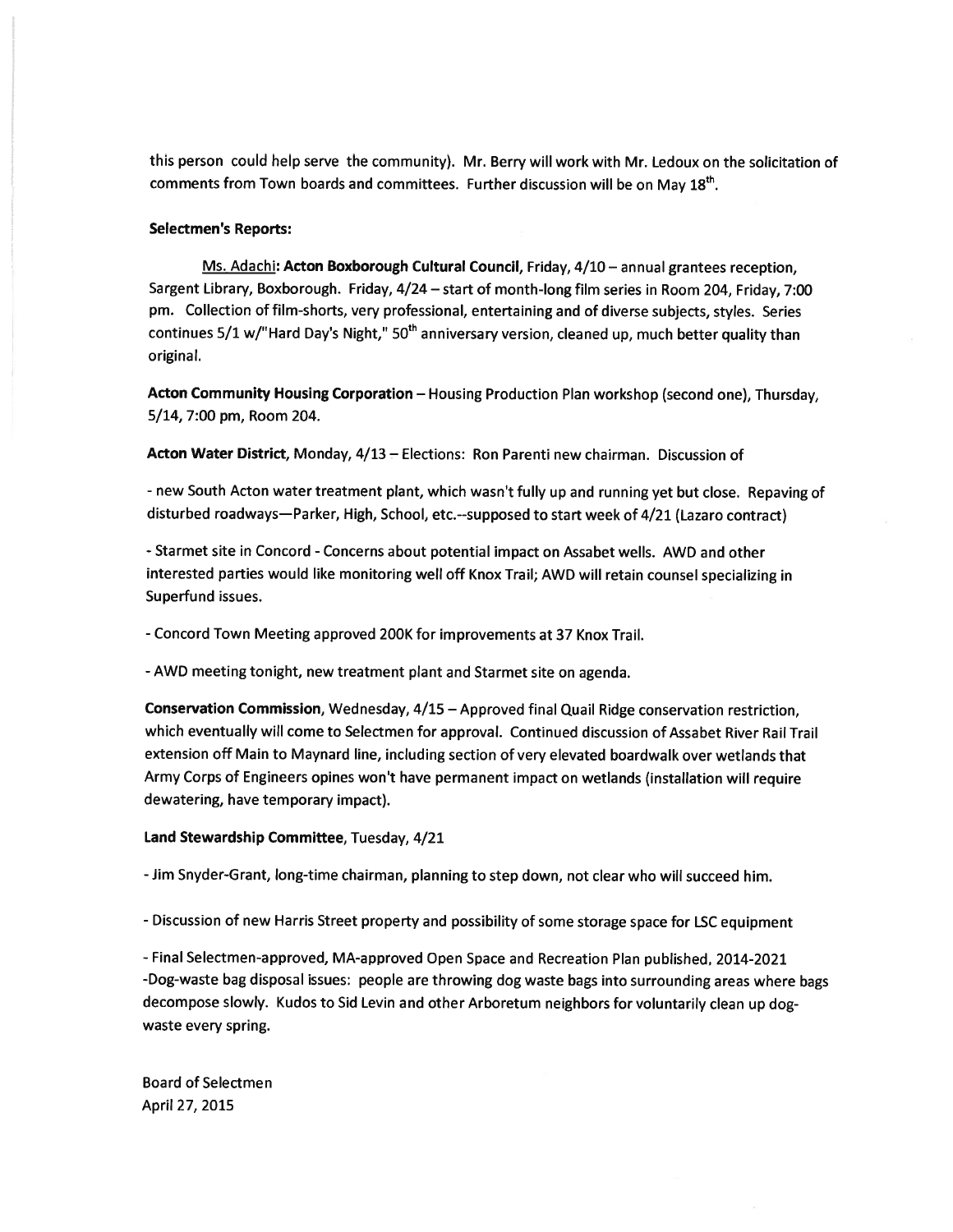Water Resources Advisory Committee, Thursday, 4/16 — Continued refinement of draft stormwater bylaw. Rebekah Lacey, Town Counsel's office, reviewed her propose<sup>d</sup> revisions, which helped to streamline prose. Town Manager has approve<sup>d</sup> follow-up meeting w/Rebekah in May. Tentative public information session in June and <sup>p</sup>lan to have bylaw ready if there is special town meeting in fall.

Economic Development Committee, Thursday 4/2 — Attended meeting to explain local meals tax proposa<sup>l</sup> and hear from members, who had discussed proposa<sup>l</sup> earlier but had individually varying positions. Ms. Osman reported that members ultimately voted to suppor<sup>t</sup> proposal, with <sup>2</sup> dissenters.

TRB, Phase <sup>3</sup> (adjacent to CVS and TD Bank, Massachusetts Avenue, Kelley's Corner) Thursday, 4/29 — Update meeting with proponents at Planning Department temporary offices.

495/Metrowest Partnership Water Resources Committee Thursday, 3/26 — Discussion of impact of draft stormwater managemen<sup>t</sup> permit (regulations) that Environmental Protection Agency issued 9/2014; Town staff from Engineering and Health among attendees.

495/Metrowest Pshp Annual Awards reception, Quest Diagnostics, Marlborough, Wednesday, 4/1

- Private sector award: Joseph Zink, President/CEO of Atlantic Management, who oversaw redevelopment of Marlborough Hills, home to Quest Diagnostics and GE Healthcare, with 1.05 million square feet of office/lab space, 350 1-2 bedroom residential units, 153-room Hilton Garden Inn, 75,000 square feet retail/ restaurant space.

-Public sector award: Dennis Giombetti, Framingham BOS and active in 495/Metrowest Partnership, other organizations.

Acton and Boxborough Diversity Coalition, Thursday, 4/16 - In transition, seeking to assume responsibility for annual MLK, Jr. breakfast that historically local, now defunct No Place for Hate program has hosted at Temple Beth Elohim (national Anti-Defamation League is discontinuing NPFH program); ABDC also likely to revisit mission to focus more on racial/cultural issues that inspired residents to come together <sup>2</sup> years ago. Members will screen "Slavery By Another Name" on Friday, 5/1.

Girl Scout Tour, Thursday, 4/16 – With Town Manager, who provided Town "swag"—pens, paper pads, etc.--and Human Resources Director Marianne Fleckner, who included grea<sup>t</sup> exercise, asking <sup>g</sup>irls to write down what careers they hoped to pursue, and seal the documents in envelopes not to be opene<sup>d</sup> until they finished high school in 2022; idea from exercise that Marianne's son did: wanted to become engineer and he did.

Patriots Day, Monday, 4/20 — With husband and college roommate joined Acton and Boxborough Minutemen for march down Strawberry Hill as far as Barretts Mill Road. Drove to Concord later to walk over North Bridge, visit house of emancipated slave Caesar Robbins across Monument Road. That site is one of two Concord sites with Toni Morrison Society benches, par<sup>t</sup> of Society's "Bench by Road"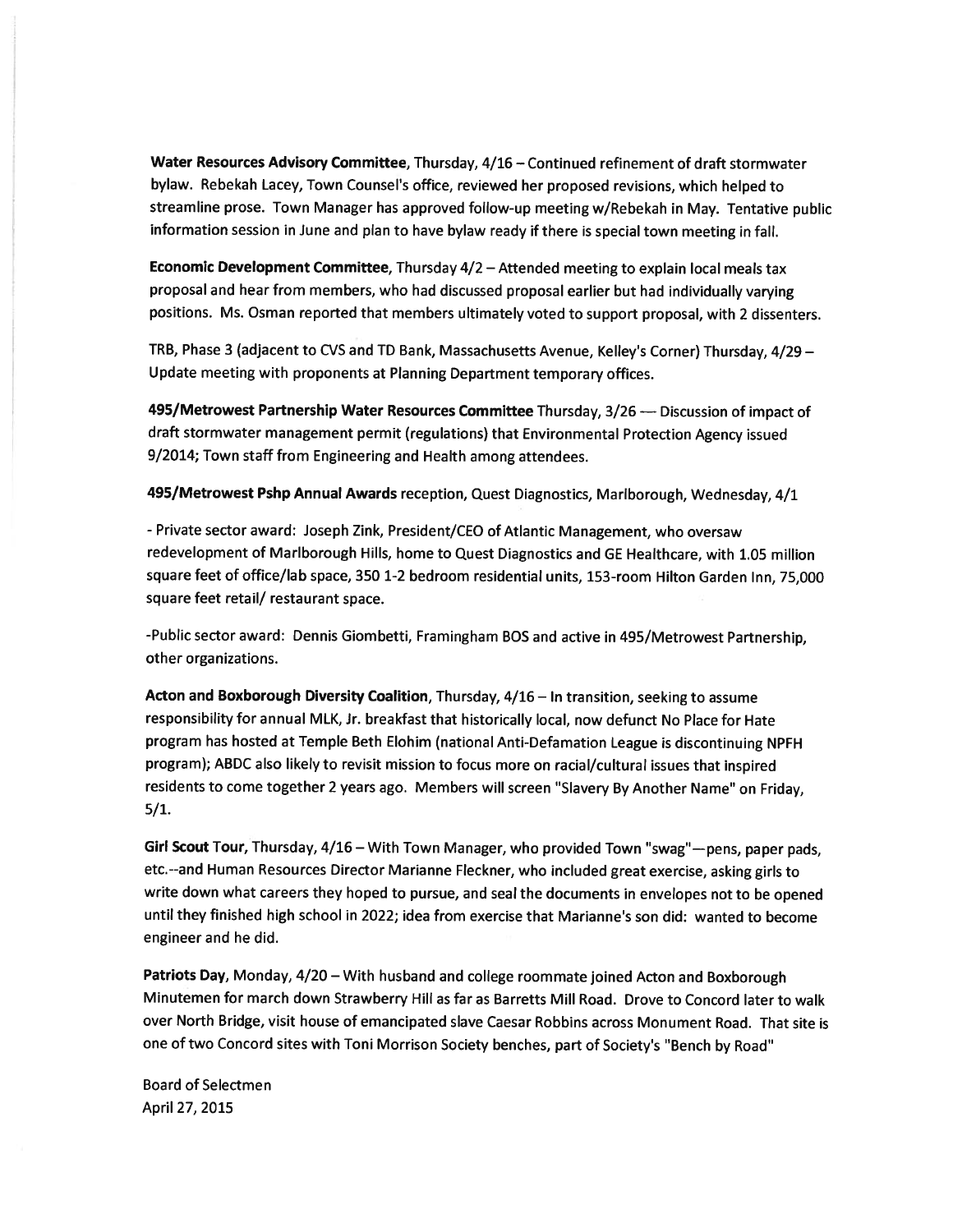program to commemorate sites of significance in African-American history. Would like to explore whether any such sites in Acton.

Council on Aging, Friday, 4/24 — Tribute to volunteers. Said <sup>a</sup> few words on behalf of Selectmen. Former Selectmen chairman Mike Gowing in audience as handyman volunteer, had assignment to help flip mattress, so another moniker beginning with "M" to add to the Town Meeting tribute to him: "Mattress-Flipper."

Ms. Green: I volunteered with the Acton Democratic Town Committee's annual food drive. Patrons of Donelan's and Roche Bros. donated over \$4,500 worth of food and supplies to the Acton Boxborough Food Pantry. Thank you to the donors and to Donelan's and Roche Bros. for hosting us. The Recreation Commission met and discussed outreach ideas to gather input on <sup>p</sup>lanned renovations to the <sup>p</sup>layground at Jones Field. Keep an eye out for <sup>a</sup> survey on that topic. The Recreation and Natural Resources Departments are also beginning work on an updated Master Plan for NARA. The Acton Memorial Library Board of Trustees also met. They are still looking for <sup>a</sup> new Assistant Director for the library. They reposted the position as the preferred candidate last round withdrew her application. <sup>2015</sup> is the 125th anniversary of the Acton Memorial Library. The trustees are discussion ways to commemorate the milestone. Stay tuned for more information on that front.

## Mr. Berry:

Ms. Osman: Council on Aging Board met on April 6, 2015. <sup>I</sup> was not presen<sup>t</sup> as <sup>I</sup> was getting ready for Town Meeting. Items <sup>I</sup> see in the draft notes to note include an upcoming June <sup>10</sup> presentation about Virtual Villages, and the <sup>p</sup>lan to create <sup>a</sup> senior survey for inclusion in the next Town census. There was <sup>a</sup> well-attended Lion's Club luncheon on St. Patrick's Day. Next meeting Monday, May 4, 2015 at 3:00pm

# Economic Development Committee

April 2, Janet Adachi visited and we had <sup>a</sup> discussion of the upcoming Meals Tax vote at Town Meeting as well as the upcoming vote on zoning changes at Brookside Shops. Motion to suppor<sup>t</sup> Meals Tax passe<sup>d</sup> 5-2 and to suppor<sup>t</sup> the zoning changes unanimously.

May <sup>7</sup> the EDC will attend the Acton <sup>2020</sup> KeIley's Corner meeting.

# Cemetery 4-8-15

<sup>I</sup> would like to ask BOS for an ok for the Cemetery Commission to have <sup>a</sup> dramatic event in the cemetery in fall 2015. The Commission moved that it is ok for the Historical Society to do this as <sup>a</sup> fundraiser where civil war era people are portrayed dramatically, describing their lives in the war. Dr. Mary Donald learned about this last year because they did it in Harvard. We want to ask the ok of BOS.

# Acton Senior Center Study Committee: Monday, April 13, 2015